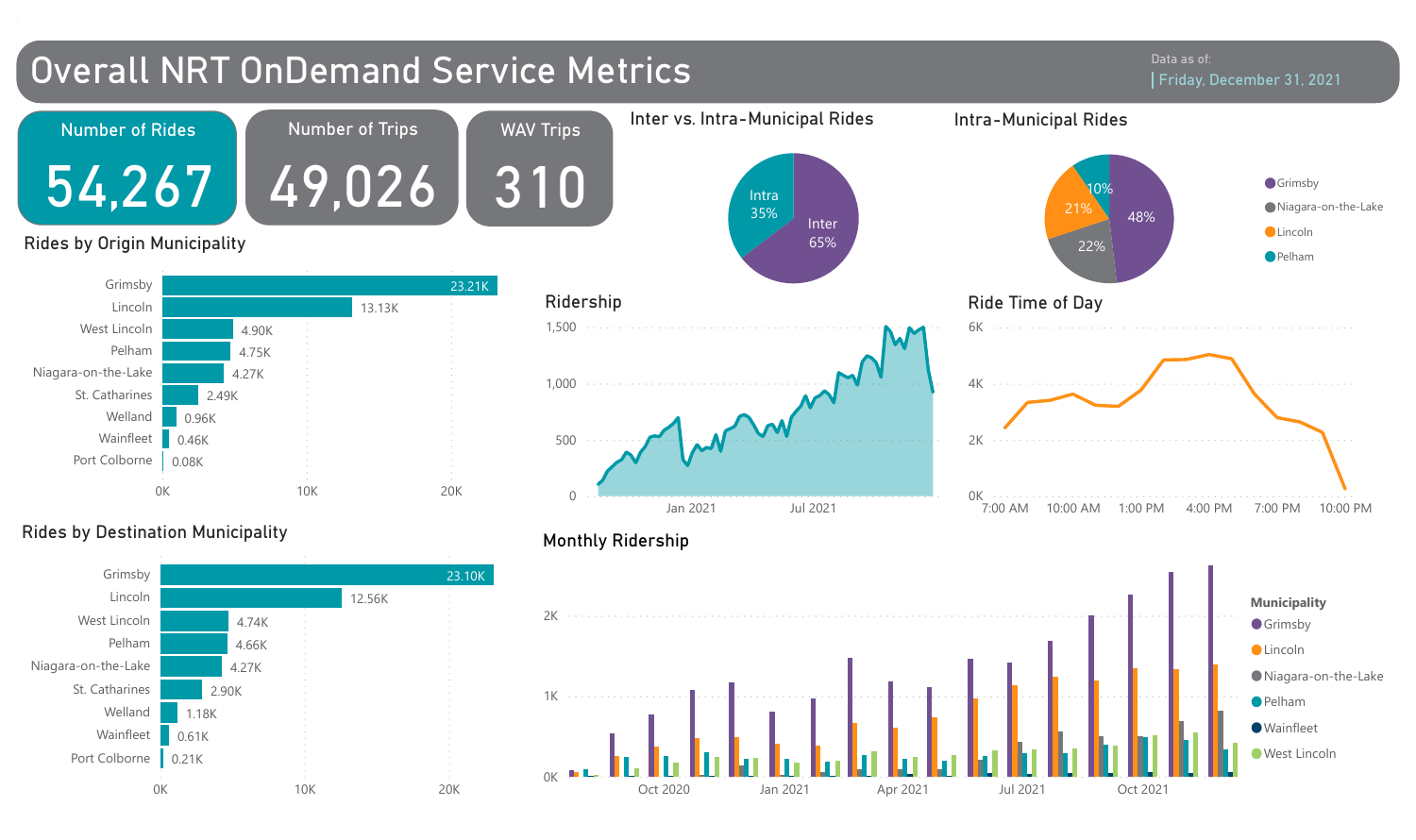

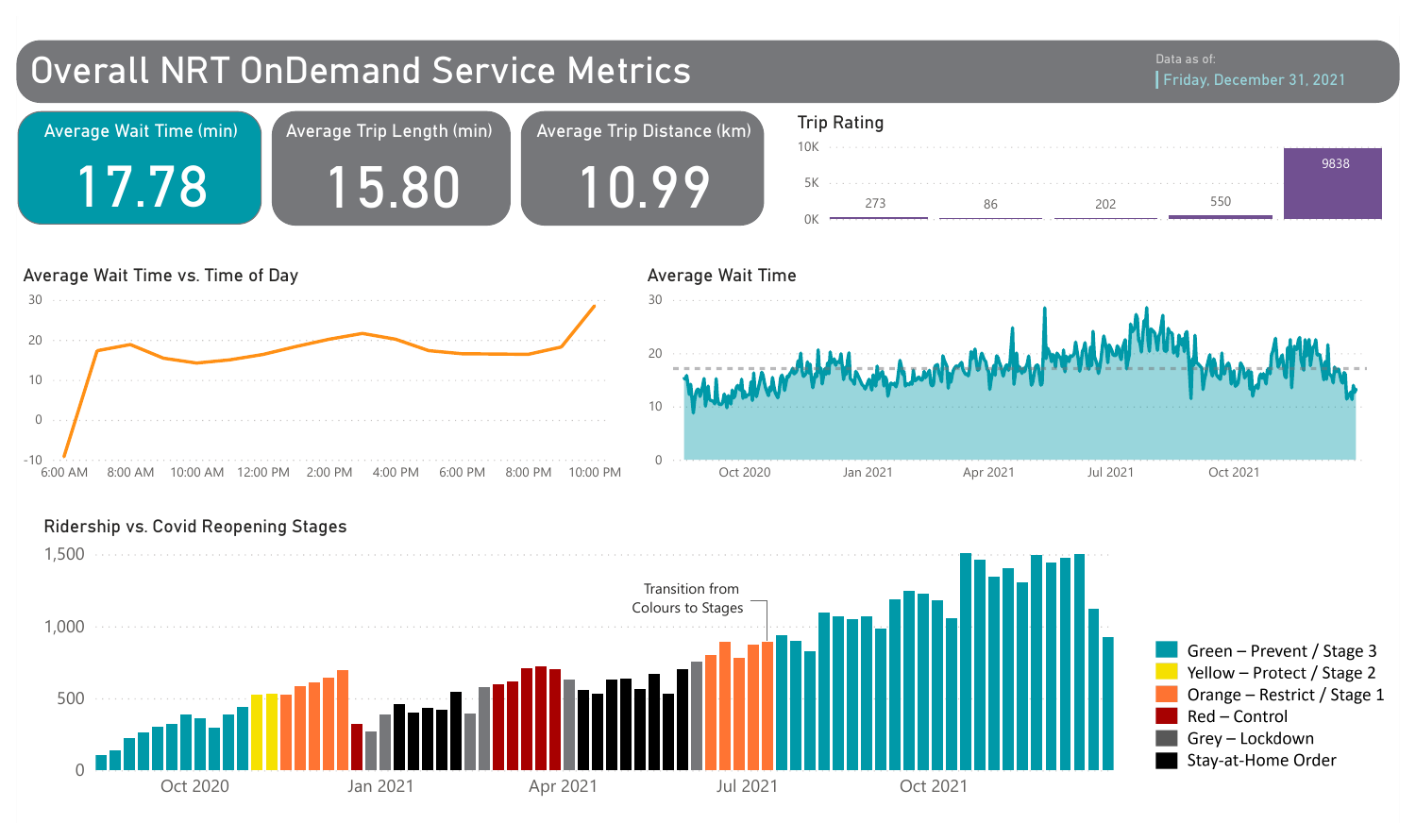# Overall NRT OnDemand Pre-Booking Service Metrics

*Launched September 1st, 2021!*





### Origin of Prebooked Trips

# Destination of Prebooked Trips



#### Data as of: Friday, December 31, 2021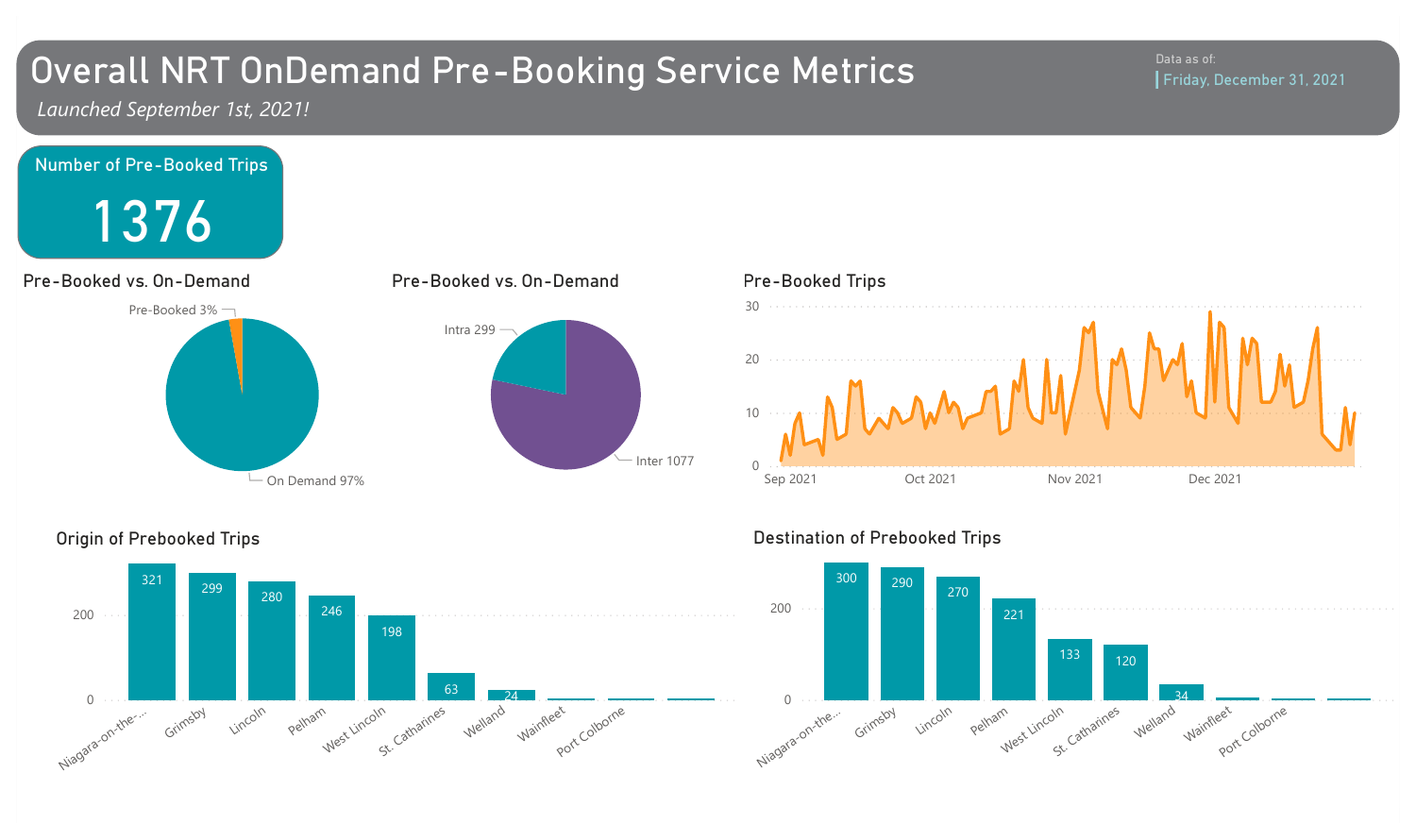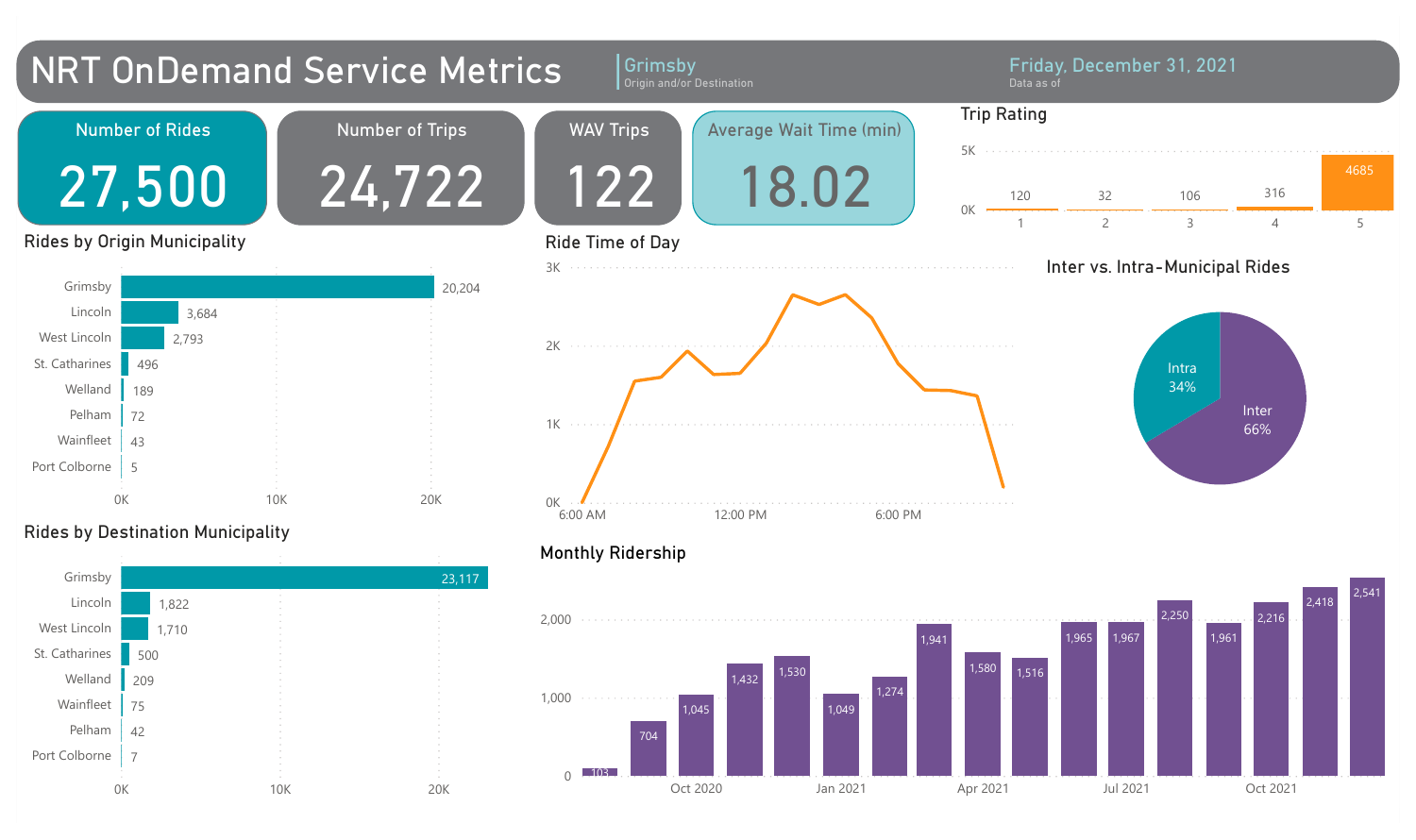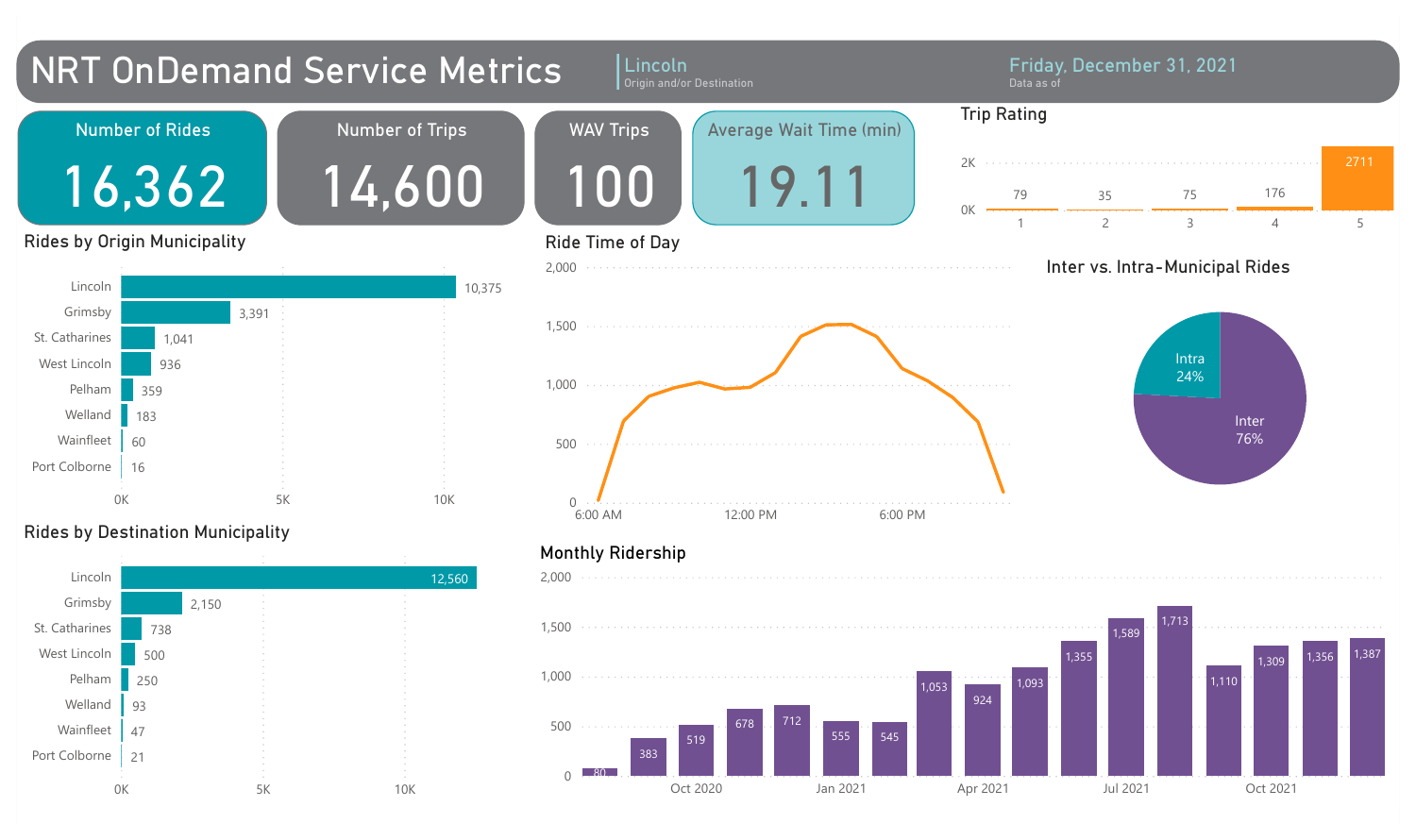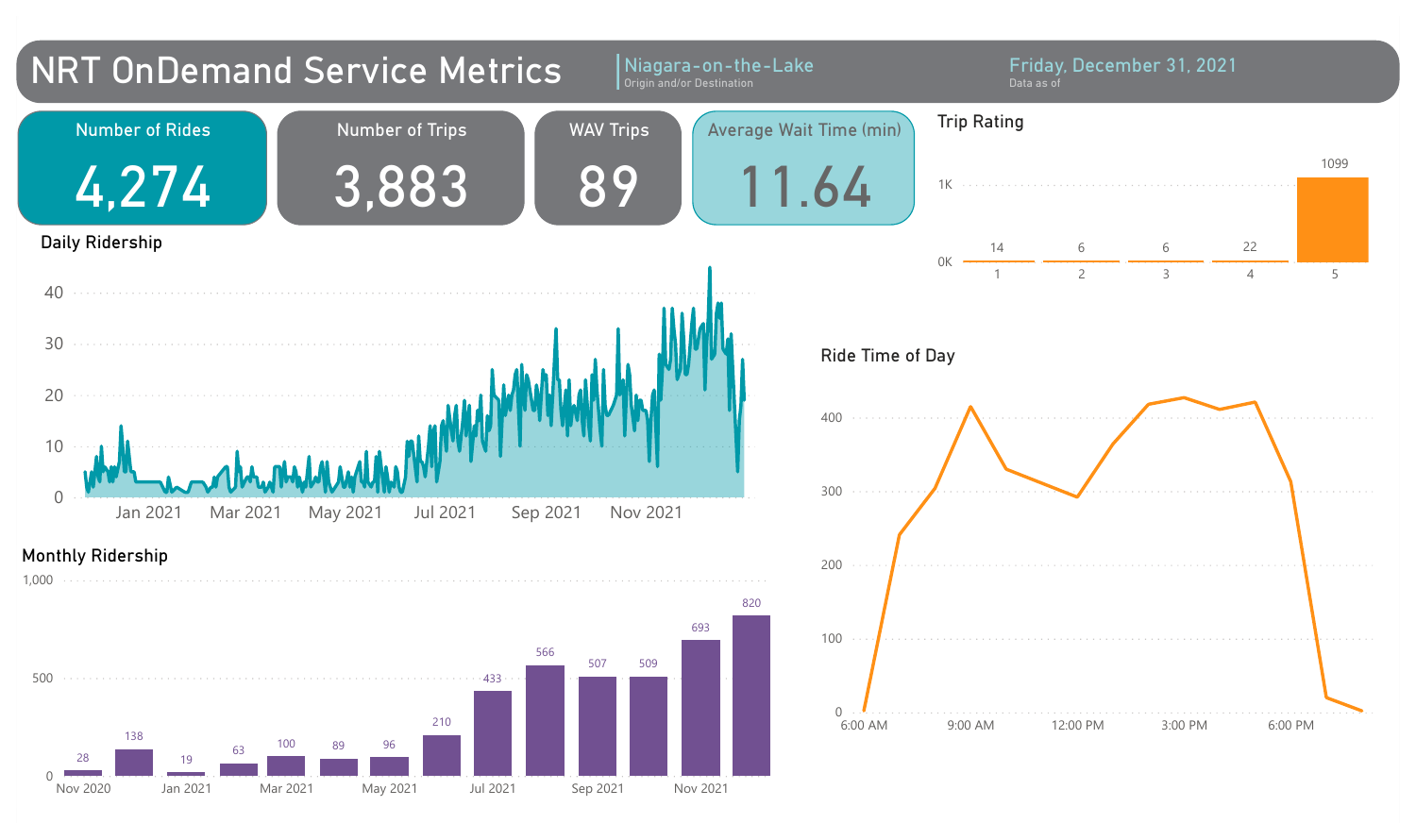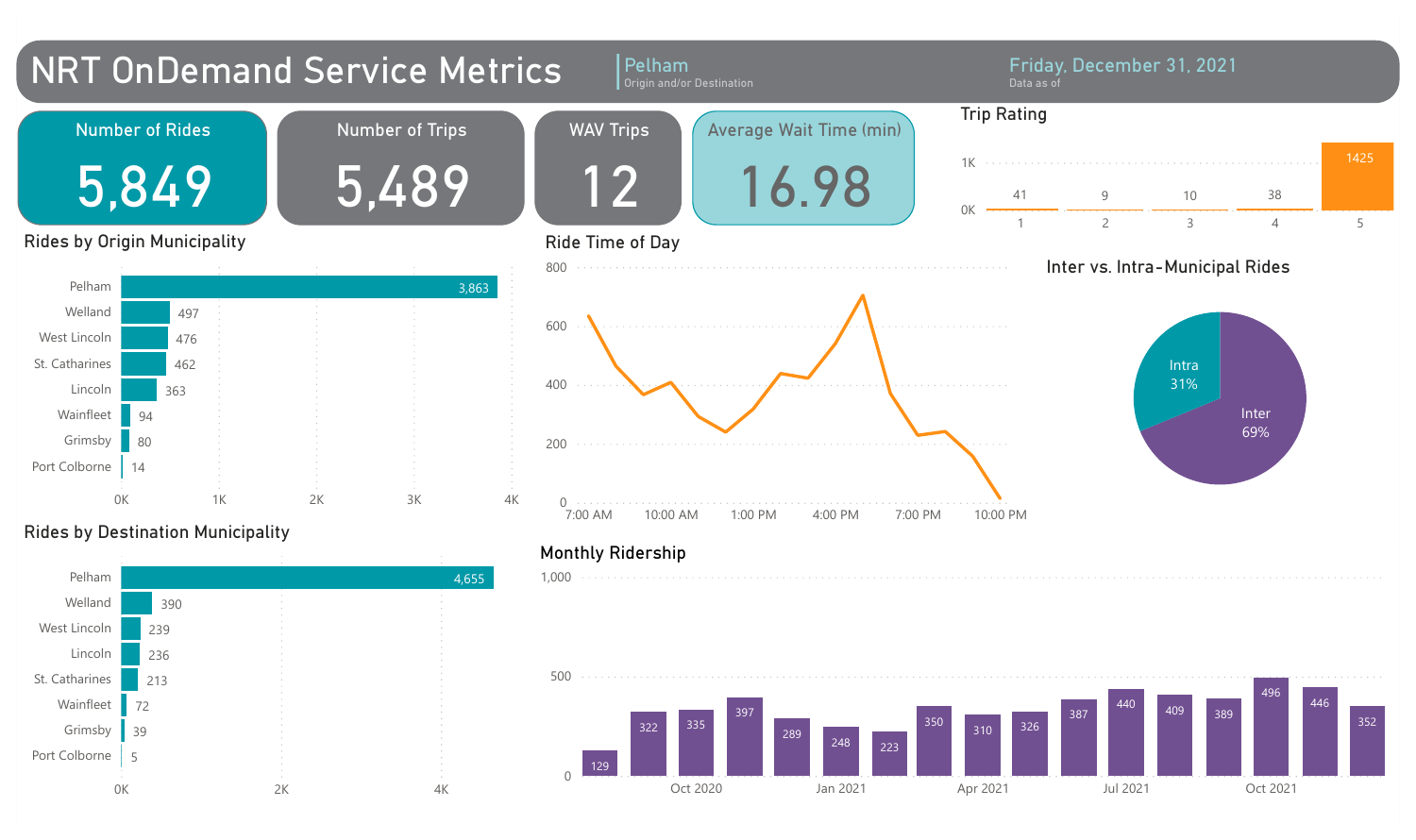